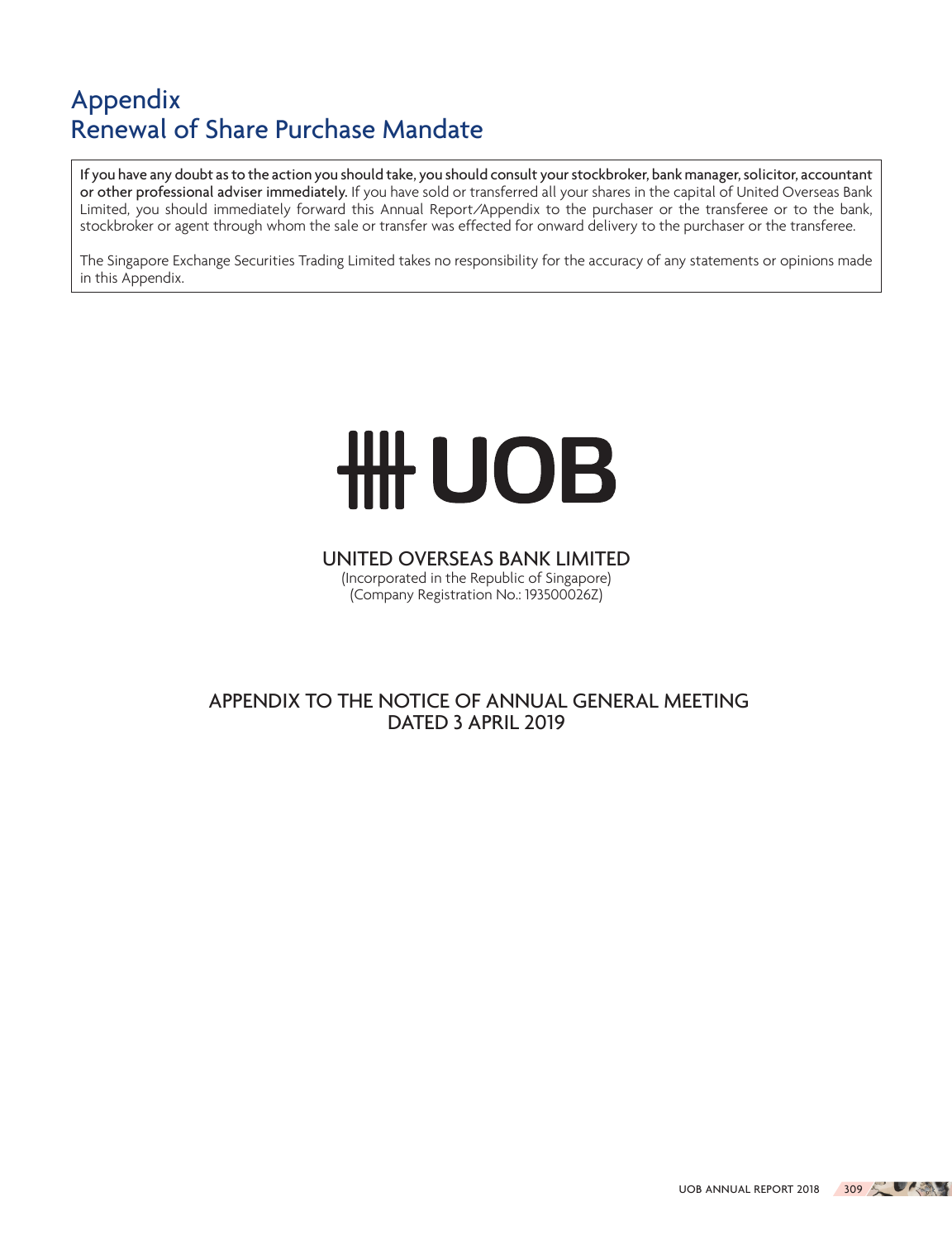# 1. Introduction

- 1.1 General. The purpose of this Appendix is to provide Shareholders<sup>1</sup> with information relating to Resolution 11 set out in the Notice of Annual General Meeting of United Overseas Bank Limited (UOB or Company) in respect of the proposed renewal of the mandate (Share Purchase Mandate) enabling UOB to purchase or otherwise acquire issued ordinary shares in the capital of UOB (Shares).
- 1.2 SGX-ST. The Singapore Exchange Securities Trading Limited (SGX-ST) takes no responsibility for the accuracy of any statement or opinion made in this Appendix.

# 2. The Renewal of the Share Purchase Mandate

2.1 Background. The Share Purchase Mandate was first approved by Shareholders on 29 April 2004 and was last renewed at the annual general meeting held on 20 April 2018 (2018 Share Purchase Mandate).

The 2018 Share Purchase Mandate will expire on the date of the forthcoming 77<sup>th</sup> annual general meeting to be held on 26 April 2019 (2019 AGM). The approval of Shareholders is being sought for the renewal of the Share Purchase Mandate at the 2019 AGM.

- 2.2 Rationale for the Proposed Renewal of the Share Purchase Mandate. The proposed renewal of the Share Purchase Mandate would give UOB the flexibility to undertake the purchase or acquisition of its issued Shares as and when appropriate to:
	- (i) manage the capital structure of UOB, with a view to achieving an efficient capital mix;
	- (ii) manage surplus capital, such that surplus capital and funds which are in excess of UOB's requirements may be returned to Shareholders in an expedient and cost-efficient manner; and
	- (iii) improve return on equity (ROE), which is one of the key objectives of UOB.

The issued Shares purchased or acquired pursuant to the Share Purchase Mandate may be held as treasury shares which may be used for the purposes of any staff incentive scheme as may be implemented by UOB from time to time.

The Share Purchase Mandate will be exercised by the Directors of UOB (Directors) in circumstances where it is considered to be in the best interests of UOB after taking into account factors such as the amount of surplus cash available and working capital requirements of UOB, the prevailing market conditions, liquidity and orderly trading of the Shares.

2.3 Authority and Limits on the Share Purchase Mandate. The authority and limits on the Share Purchase Mandate are summarised below.

# 2.3.1 Maximum Number of Shares

The total number of Shares that may be purchased or acquired by UOB pursuant to the Share Purchase Mandate is limited to that number of Shares representing 5% of the total number of issued Shares of UOB as at the date of the 77th Annual General Meeting at which this renewal of the Share Purchase Mandate is approved (Approval Date) unless UOB has effected a reduction of the share capital of UOB in accordance with the applicable provisions of the Companies Act, at any time during the period commencing from the date of the 77<sup>th</sup> Annual General Meeting and expiring on the date the next annual general meeting (AGM) is held or is required by law to be held, whichever is the earlier, in which event the issued Shares shall be taken to be the total number of the issued Shares as altered by such capital reduction. Only Shares which are issued and fully paid-up may be purchased or acquired by UOB. The Shares which are held as treasury shares and subsidiary holdings (as defined in the Listing Manual) will be disregarded for the purposes of computing the 5% limit.

Refers to registered holders of Shares, except that where the registered holder is The Central Depository (Pte) Limited (CDP), the term "Shareholders" shall, in relation to such Shares and where the context admits, mean the Depositors (as defined in Section 81SF of the Securities and Futures Act, Chapter 289 of Singapore (SFA)) whose securities accounts are maintained with CDP (but not including securities sub-accounts maintained with a Depository Agent (as defined in Section 81SF of the SFA)) and credited with Shares.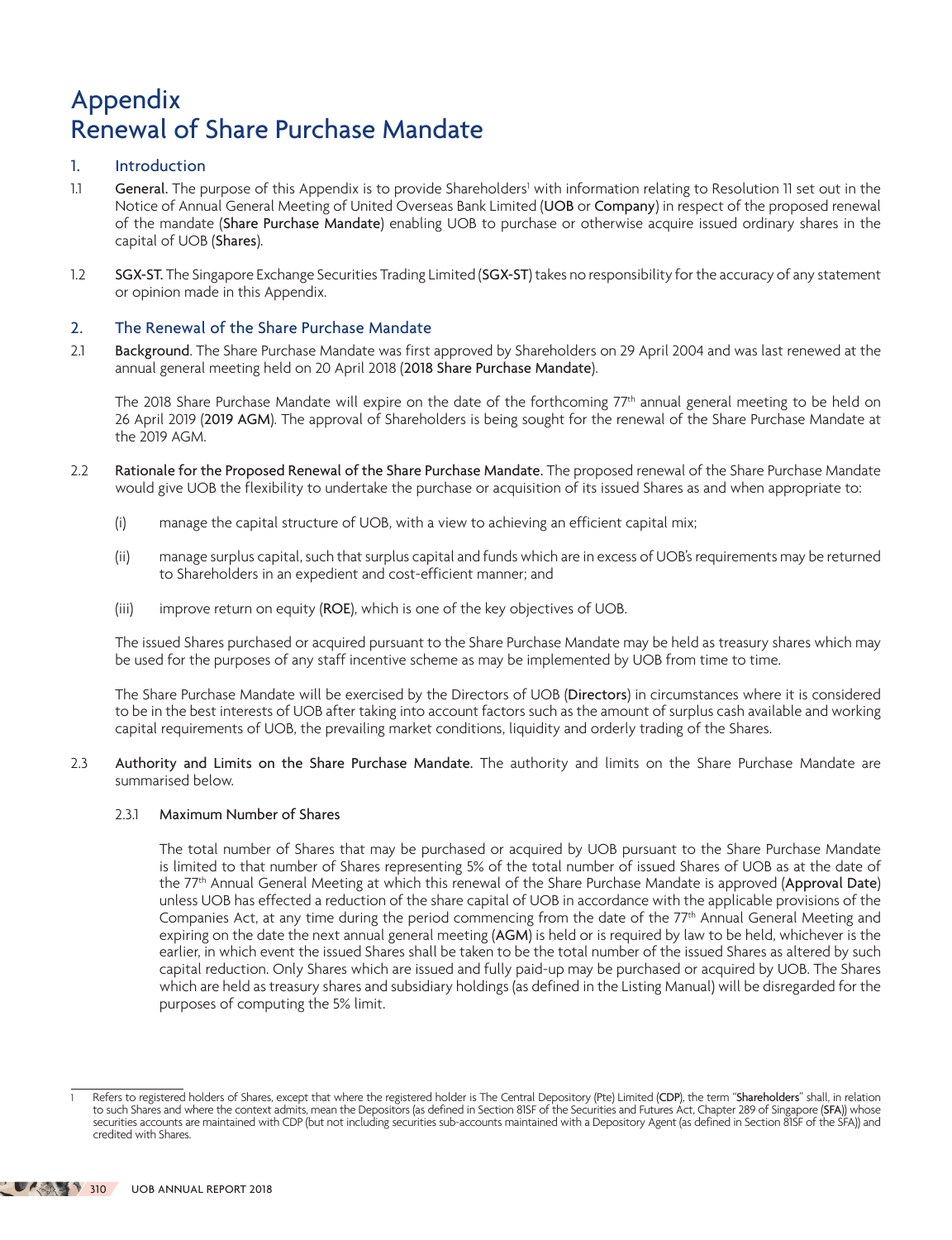As at 5 March 2019 (Latest Practicable Date), the Company had 1,665,716,942 shares, excluding treasury shares, and no subsidiary holdings.

While the Share Purchase Mandate would authorise the purchase or acquisition of Shares up to the 5% limit, Shareholders should note that purchases or acquisitions of Shares pursuant to the Share Purchase Mandate may not be carried out up to the full 5% as authorised, or at all. In particular, no purchase or acquisition of the Shares would be made in circumstances which would have or may have a material adverse effect on the financial position of UOB.

# 2.3.2 Duration of Authority

Purchases or acquisitions of Shares may be made, at any time and from time to time, on and from the Approval Date up to:

- (i) the date on which the next AGM of UOB is held or required by law to be held;
- (ii) the date on which the purchases or acquisitions of Shares pursuant to the Share Purchase Mandate are carried out to the full extent mandated; or
- (iii) the date on which the authority conferred by the Share Purchase Mandate is revoked or varied by UOB in a general meeting,

whichever is the earliest.

# 2.3.3 Manner of Purchase or Acquisition of Shares

Purchases or acquisitions of Shares may be made by:

- (i) on-market purchases (Market Purchases) transacted on the SGX-ST through the SGX-ST's trading system, through one or more duly licensed dealers appointed by UOB for the purpose; and/or
- (ii) off-market purchases (Off-Market Purchases) effected pursuant to an equal access scheme.

The purchases or acquisitions in connection with or in relation to any equal access scheme or schemes may be subject to such terms and conditions as the Directors may consider fit in the interests of UOB provided that such terms and conditions are consistent with the relevant provisions of the Share Purchase Mandate, the listing manual of the SGX-ST (Listing Manual) and the Companies Act.

Off-Market Purchases must satisfy all the following conditions:

- (a) offers for the purchase or the acquisition of Shares shall be made to every person who holds Shares to purchase or acquire the same percentage of their Shares;
- (b) all of those persons shall be given a reasonable opportunity to accept the offers made; and
- (c) the terms of the offers shall be the same, except that:
	- (1) differences in consideration attributable to the fact that offers may relate to Shares with different accrued dividend entitlements; and
	- (2) differences in the offers introduced solely to ensure that each person is left with a whole number of Shares,

shall be disregarded.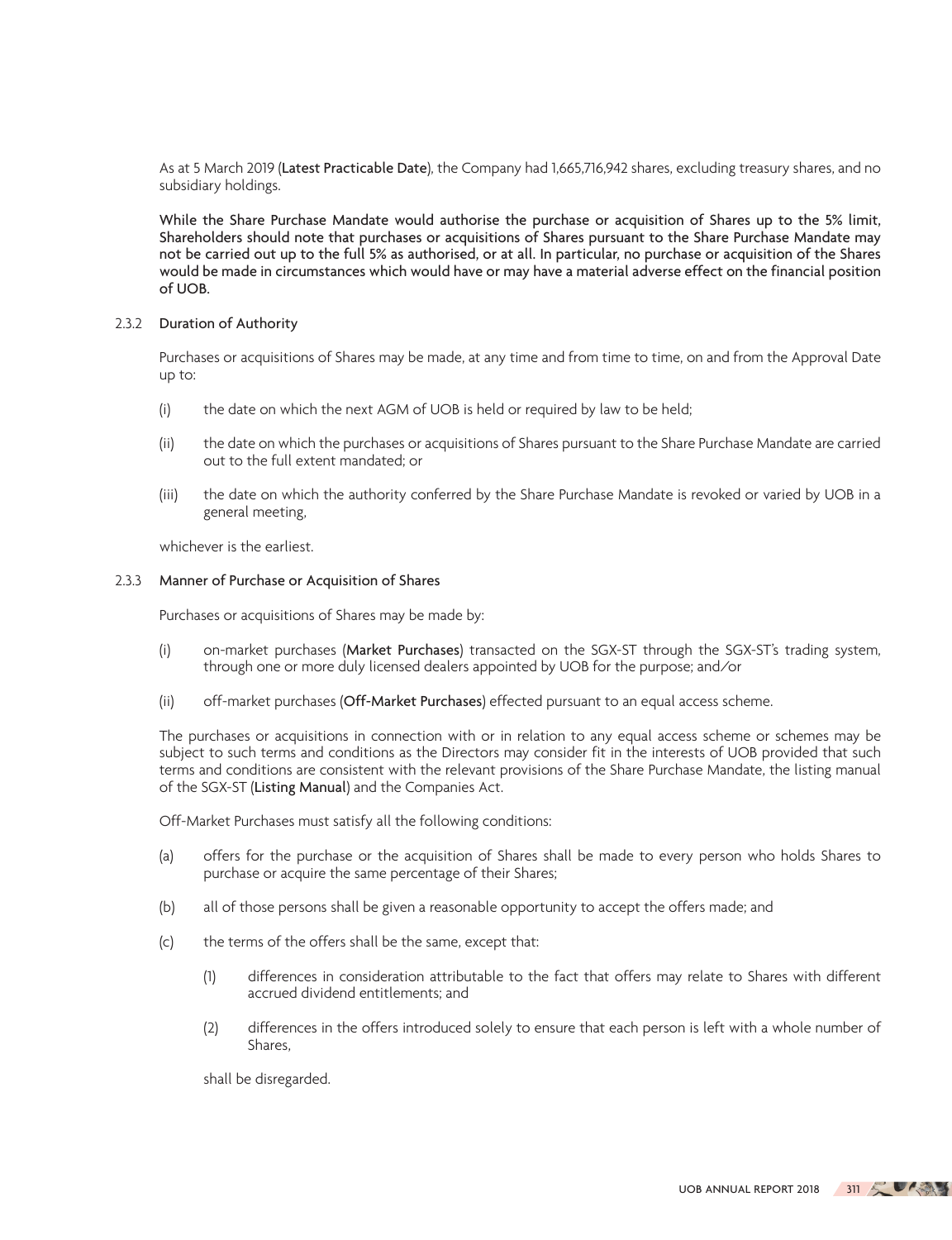If UOB wishes to make an Off-Market Purchase in accordance with an equal access scheme, it will issue an offer document containing at least the following information:

- (I) the terms and conditions of the offer;
- (II) the period and procedures for acceptances; and
- (III) the information required under Rules 883(2), (3), (4), (5) and (6) of the Listing Manual.

### 2.3.4 Maximum Purchase Price

The purchase price (excluding brokerage, commission, applicable goods and services tax and other related expenses) to be paid for a Share will be determined by the Directors. The purchase price to be paid for the Shares as determined by the Directors must not exceed 105% of the Average Closing Price of the Shares whether they are a Market Purchase or an Off-Market Purchase.

For the above purposes:

"Average Closing Price" means the average of the last dealt prices of the Shares over the five consecutive market days on which the Shares were transacted on the SGX-ST immediately preceding the date of the Market Purchase by UOB or, as the case may be, the date of the making of the offer pursuant to the Off-Market Purchase, and deemed to be adjusted in accordance with the listing rules of the SGX-ST for any corporate action which occurs after the relevant five-day period; and

"date of the making of the offer" means the date on which UOB announces its intention to make an offer for an Off-Market Purchase, stating the purchase price (which shall not be more than the Maximum Price calculated on the foregoing basis) for each Share, and the relevant terms of the equal access scheme for effecting the Off-Market Purchase.

# 2.3.5 No Purchases during Certain Periods.

The share buy-back will not be carried out during the period commencing two weeks before the announcement of the financial statements for each of the first three quarters of UOB's financial year and one month before the announcement of UOB's full year financial statements.

2.4 Source of Funds. The Companies Act permits UOB to purchase or acquire its own Shares out of capital, as well as from its distributable profits.

UOB intends to use its internal sources of funds to finance its purchase or acquisition of the Shares. The Directors do not propose to exercise the Share Purchase Mandate in a manner and to such extent that the liquidity and capital of UOB and its subsidiaries (Group) would be materially adversely affected.

- 2.5 Reporting Requirements. Pursuant to Rule 886 of the Listing Manual, UOB will notify the SGX-ST of any purchase or acquisition of Shares under the proposed Share Purchase Mandate as follows:
	- (i) in the case of a Market Purchase, by 9.00 am on the market day following the day on which it purchased the Shares; and
	- (ii) in the case of an Off-Market Purchase, by 9.00 am on the second market day after the close of acceptances of the offer.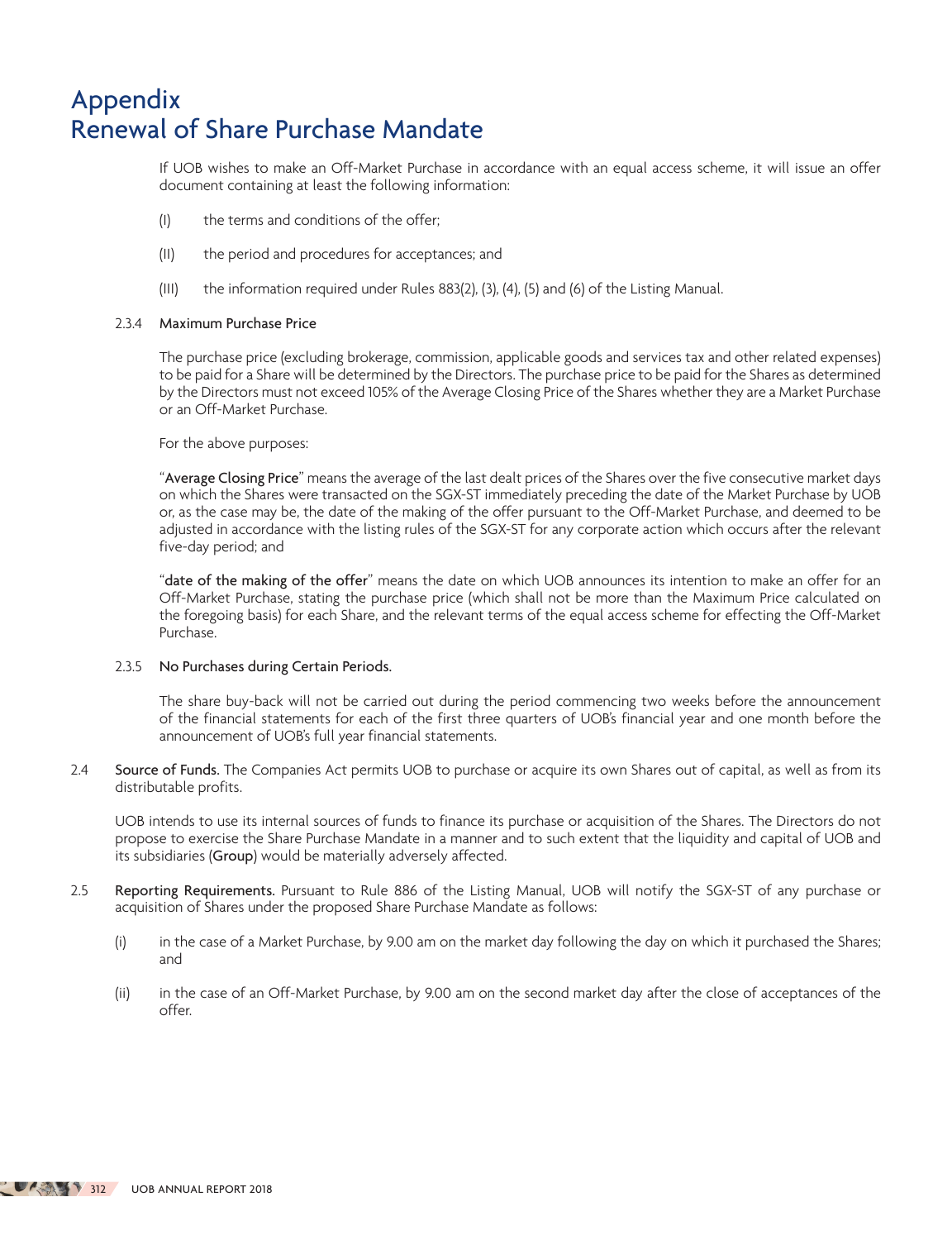The announcement (in the form prescribed under the Listing Manual) shall include, inter alia, details of the maximum number of Shares authorised for purchase, the date of purchase, the total number of Shares purchased, the number of Shares cancelled, the number of Shares held as treasury shares, the purchase price per Share or the highest and lowest prices paid for such Shares (as applicable), the total consideration (including stamp duties, brokerage and clearing charges, and other related expenses) paid or payable for the Shares, the cumulative number of Shares purchased to date, the number of issued Shares excluding treasury shares and subsidiary holdings after the purchase, the number of treasury shares held after the purchase and the number of subsidiary holdings after the purchase.

2.6 Status of Purchased Shares. Under the Companies Act, Shares purchased or acquired by UOB shall be deemed cancelled immediately upon purchase or acquisition (and all rights and privileges attached to the Shares will expire on cancellation) unless such Shares are held by UOB as treasury shares. Accordingly, in the event that the purchased Shares are cancelled, the total number of issued Shares will be reduced by the number of Shares so cancelled.

Depending on the needs of UOB, the Directors will decide whether the Shares purchased will be cancelled or kept as treasury shares, or partly cancelled and partly kept as treasury shares.

2.7 Treasury Shares. The Shares purchased or acquired may be held or dealt with as treasury shares. Some of the provisions on treasury shares under the Companies Act are summarised below.

# 2.7.1 Maximum Holdings

The number of Shares held as treasury shares cannot at any time exceed 10% of the total number of Shares.

# 2.7.2 Voting and Other Rights

UOB cannot exercise any right in respect of treasury shares, including any right to attend or vote at meetings.

In addition, treasury shares are not entitled to dividends or other distribution of UOB's assets but fully paid bonus shares may be allotted in respect of treasury shares and such bonus shares shall be treated for the purposes of the Companies Act as if they were purchased by UOB at the time they were allotted. Accordingly, such bonus shares may be held as treasury shares or dealt with in the manner described in paragraphs 2.7.3(i) to 2.7.3(v) below. A subdivision or consolidation of any treasury share is also allowed so long as the total value of the treasury shares after the subdivision or consolidation is the same as before.

### 2.7.3 Disposal and Cancellation

Where Shares purchased or acquired by UOB are held as treasury shares, UOB may at any time but subject always to the Singapore Code on Take-overs and Mergers (Take-over Code):

- (i) sell the treasury shares for cash;
- (ii) transfer the treasury shares for the purposes of or pursuant to any share scheme, whether for its employees, directors or other persons;
- (iii) transfer the treasury shares as consideration for the acquisition of shares in or assets of another company or assets of a person;
- (iv) cancel the treasury shares; or
- (v) sell, transfer or otherwise use the treasury shares for such other purposes as may be prescribed by the Minister for Finance.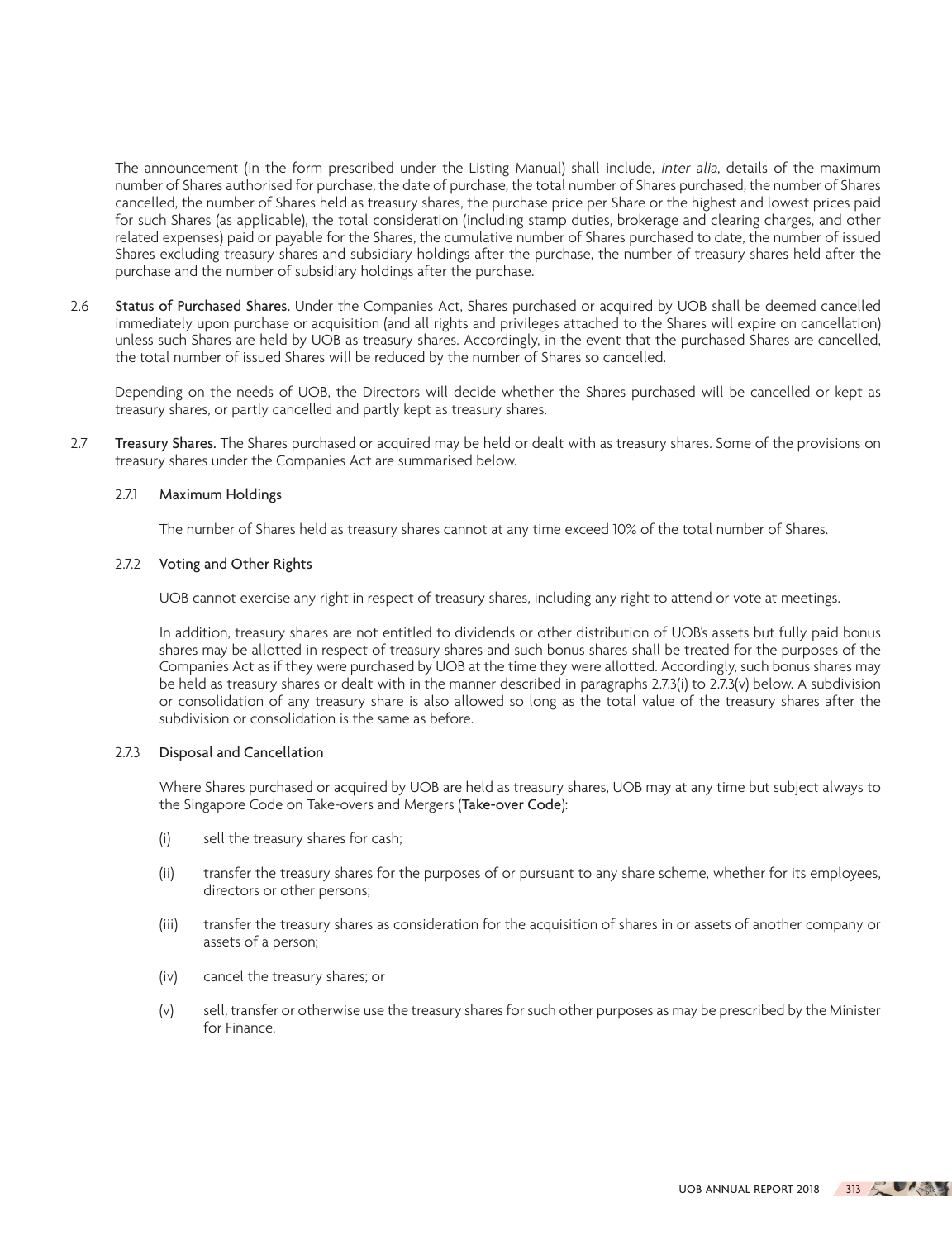Under Rule 704(28) of the Listing Manual, an immediate announcement containing, inter alia, the following details must be made in respect of any sale, transfer, cancellation and/or use of the treasury shares (each an event):

- (a) date and purpose of event;
- (b) number and value of treasury shares involved in the event;
- (c) number of treasury shares involved before and after the event; and
- (d) percentage of the number of treasury shares against the total number of shares (of the same class as the treasury shares) before and after the event.
- 2.8 Financial Effects. The financial effects on the Group arising from purchases or acquisitions of Shares which may be made pursuant to the proposed Share Purchase Mandate will depend on, inter alia, the aggregate number of Shares purchased or acquired and the consideration paid at the relevant time, and whether the Shares purchased or acquired are held in treasury or cancelled. The financial effects on the Group for the financial year ended 31 December 2018 are based on the assumptions set out below.

# 2.8.1 Purchase or Acquisition out of Capital or Profits

Where the consideration paid by UOB for the purchase or acquisition of Shares is made out of capital, the amount available for the distribution of dividends by UOB will not be reduced.

Where the consideration paid by UOB for the purchase or acquisition of Shares is made out of profits, such consideration will correspondingly reduce the amount available for the distribution of dividends by UOB.

# 2.8.2 Number of Shares Acquired or Purchased

The maximum number of Shares which can be purchased by UOB will depend on the number of Shares, excluding treasury shares and subsidiary holdings, of UOB as at the Approval Date. As at the Latest Practicable Date prior to the printing of this Appendix, being 5 March 2019, the issued share capital of UOB comprised 1,665,716,942 Shares, excluding treasury shares and subsidiary holdings.

Purely for illustrative purposes, on the basis of 1,665,716,942 Shares in issue, excluding treasury shares and subsidiary holdings, as at the Latest Practicable Date, not more than 83,285,847 Shares (representing 5% of the Shares in issue, excluding treasury shares and subsidiary holdings, as at that date) may be purchased or acquired by UOB pursuant to the proposed Share Purchase Mandate.

# 2.8.3 Maximum Price Paid for Shares Acquired or Purchased

Assuming that UOB purchases or acquires the maximum number of Shares at the Maximum Price, the amount of funds required is approximately S\$2,200,412,078 based on S\$26.42 for one Share (being the price equivalent to 5% above the Average Closing Price of the Shares immediately preceding the Latest Practicable Date) whether it is a Market Purchase or an Off-Market Purchase.

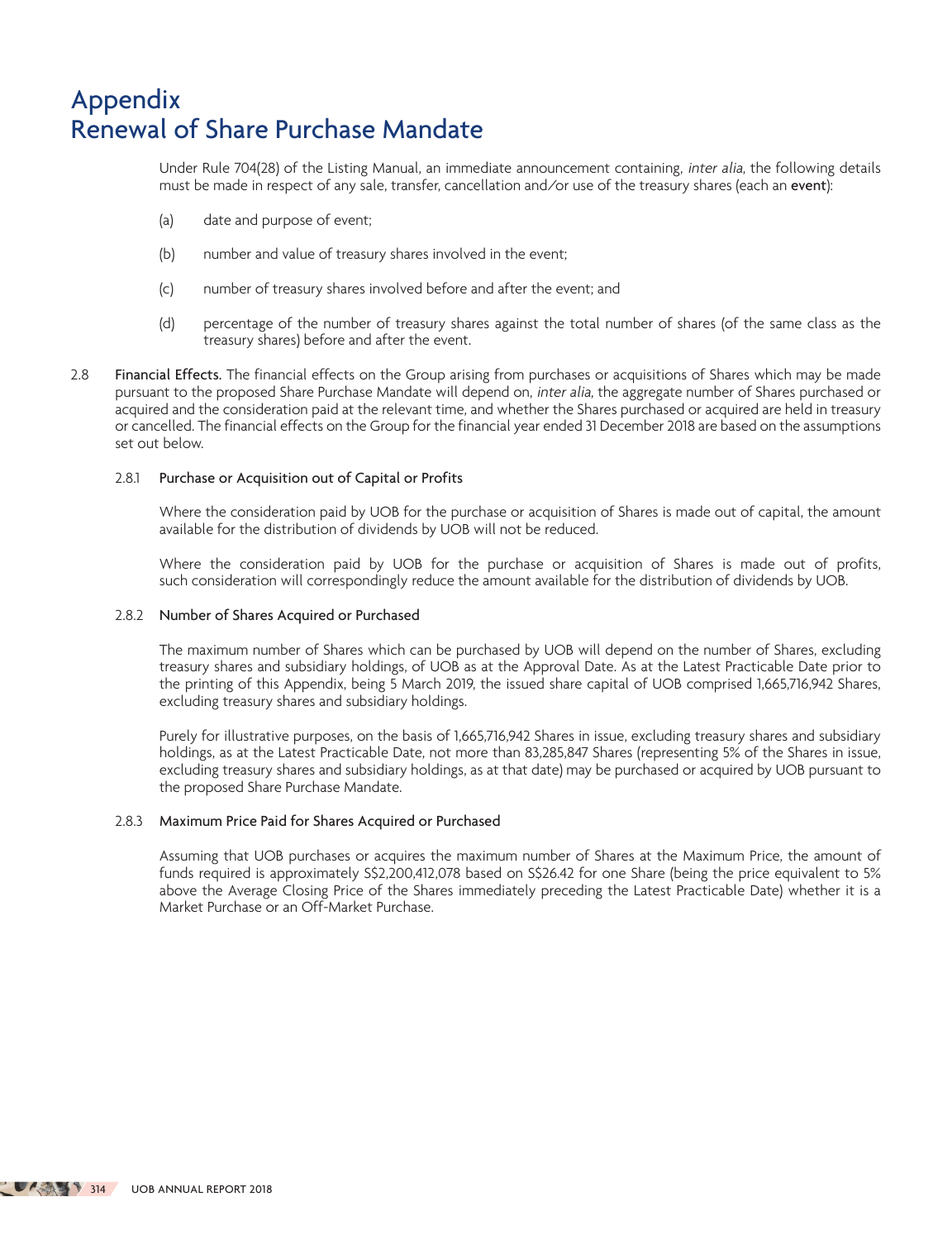### 2.8.4 Illustrative Financial Effects

For illustrative purposes only, on the basis of the assumptions set out in paragraphs 2.8.2 and 2.8.3 above, as well as the following:

- (i) the Share Purchase Mandate had been effective on 1 January 2018 and UOB had on 1 January 2018 purchased 83,285,847 Shares (representing 5% of the total Shares in issue as at the Latest Practicable Date, excluding the Shares held in treasury and subsidiary holdings);
- (ii) no Shares were purchased by UOB after the Latest Practicable Date; and
- (iii) the purchase consideration was funded by UOB from excess funds deployed in the inter-bank market with an effective pre-tax yield of 1.82%, being the inter-bank one-month offer rate as at 5 March 2019, and at the tax rate of 17%,

the financial effects on the audited financial accounts of the Group for the financial year ended 31 December 2018 are set out below:

|                                                             | <b>Before Share</b> | After Share              |
|-------------------------------------------------------------|---------------------|--------------------------|
|                                                             | Purchases           | Purchases <sup>(1)</sup> |
| Total Shareholders' equity (S\$'000)                        | 37,623,096          | 35,389,370               |
| Number of issued and paid-up Shares ('000)                  | 1,665,717           | 1,582,431                |
| Weighted average number of issued and paid-up Shares ('000) | 1,665,171           | 1,581,885                |
| Net profit attributable to Shareholders (S\$'000)           | 4,008,001           | 3,974,687                |
| <b>Financial Ratios</b>                                     |                     |                          |
| Net Asset Value (NAV) per Share (S\$) <sup>(2)</sup>        | 21.31               | 21.02                    |
| Earnings per Share - Basic $(S\hat{S})^{(3)}$               | 2.34                | 2.44                     |
| Return on Equity (ROE) (%)(3)                               | 11.3                | 11.9                     |
| Capital Adequacy Ratio (%)                                  |                     |                          |
| Common Equity Tier 1                                        | 13.9                | 12.9                     |
| Tier 1                                                      | 14.9                | 13.9                     |
| Total                                                       | 17.0                | 16.0                     |

Notes:

(1) The above financial effects remain the same irrespective of whether:

(a) the purchases of Shares are effected out of capital or profits; and

(b) the Shares repurchased are held in treasury or cancelled.

(2) Capital securities are excluded from the computation.

 $\binom{3}{3}$  Calculated based on profit attributable to equity holders of the Bank net of capital securities distributions.

The financial effects set out above are for illustrative purposes only. Although the Share Purchase Mandate would authorise UOB to purchase or acquire up to 5% of the issued Shares (excluding the Shares held in treasury and subsidiary holdings), UOB may not necessarily purchase or acquire or be able to purchase or acquire any or all of the 5% of the issued Shares (excluding the Shares held in treasury and subsidiary holdings). In addition, UOB may cancel all or part of the Shares repurchased and/or hold all or part of the Shares repurchased as treasury shares.

UOB will take into account both financial and non-financial factors (for example, stock market conditions and the performance of the Shares) in assessing the relative impact of a purchase or acquisition of Shares before execution.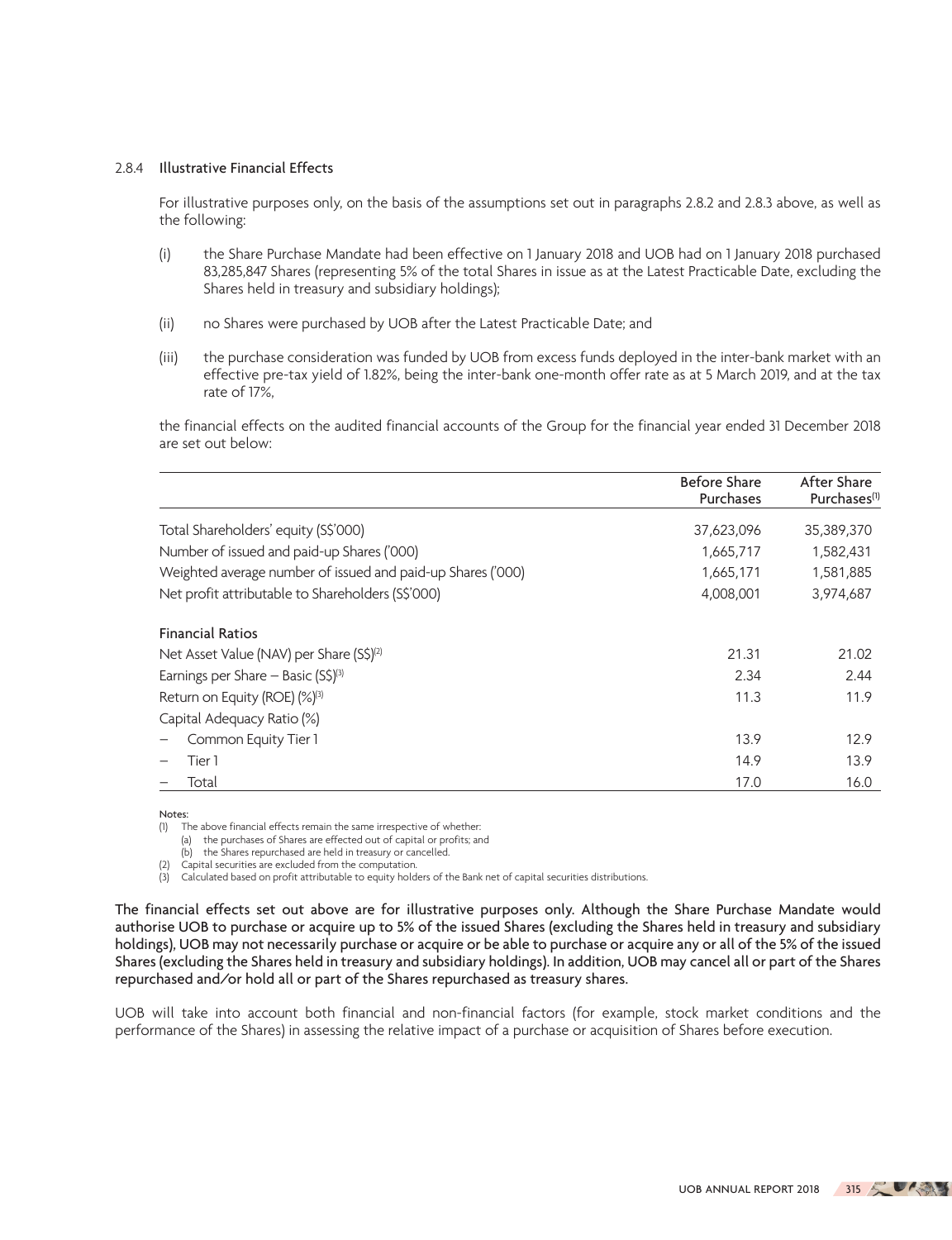- 2.9 Details of Shares Purchased in the last 12 months. UOB had repurchased 7,349,136 Shares at a total consideration of \$196,875,349 in the 12 months preceding the Latest Practicable Date. The highest price paid and lowest price paid were \$29.88 and \$23.81 respectively.
- 2.10 Listing Status of the Shares. The Listing Manual requires a listed company to ensure that at least 10% of the total number of issued shares (excluding preference shares, convertible equity securities and treasury shares) in a class that is listed be held by public shareholders. The "public", as defined in the Listing Manual, refers to persons other than the directors, chief executive officer, substantial shareholders or controlling shareholders of a listed company and its subsidiaries, as well as associates (as defined in the Listing Manual) of such persons. As at the Latest Practicable Date, 1,260,140,068 Shares, or approximately 76% of the total Shares (excluding the Shares held in treasury and subsidiary holdings), are held by public shareholders. Assuming UOB had purchased or acquired Shares from the public up to the full 5% limit pursuant to the proposed Share Purchase Mandate on the Latest Practicable Date and these Shares had been held as treasury shares, the number of issued Shares held by public shareholders would be reduced to 1,176,854,221 Shares, or approximately 74% of the total Shares (excluding the Shares held in treasury and subsidiary holdings).

Accordingly, UOB is of the view that there is a sufficient number of Shares in issue held by public shareholders which would permit UOB to undertake purchases or acquisitions of its Shares through Market Purchases up to the full 5% limit pursuant to the Share Purchase Mandate without affecting the listing status of the Shares on the SGX-ST, and that the number of Shares remaining in the hands of the public will not fall to such a level as to cause market illiquidity.

- 2.11 Shareholding Limits. Under the Banking Act, Chapter 19 of Singapore (Banking Act):
	- (i) no person shall enter into any agreement or arrangement, whether oral or in writing and whether express or implied, to act together with any person with respect to the acquisition, holding or disposal of, or the exercise of rights in relation to, their interests in voting shares of an aggregate of 5% or more of the total votes attached to all voting shares in a designated financial institution, without first obtaining the approval of the Minister designated for the purposes of the Banking Act (Minister) (5% Limit); and
	- (ii) no person shall be a 12% controller (as defined below) or a 20% controller (as defined below) of a designated financial institution without first obtaining the approval of the Minister.

UOB will monitor purchases of shares to ensure that the above limits will not be exceeded.

For the purposes of the Banking Act:

"designated financial institution" means (i) a bank incorporated in Singapore; or (ii) a financial holding company;

"total number of issued shares", in relation to a company, does not include treasury shares;

"12% controller" means a person, not being a 20% controller, who alone or together with his associates, (i) holds not less than 12% of the total number of issued shares in the designated financial institution; or (ii) is in a position to control voting power of not less than 12% in the designated financial institution; and

"20% controller" means a person who, alone or together with his associates, (i) holds not less than 20% of the total number of issued shares in the designated financial institution; or (ii) is in a position to control voting power of not less than 20% in the designated financial institution.

For the purposes of the Banking Act, the percentage of the total number of Shares held by a Shareholder (whose Shares were not the subject of a share purchase or acquisition by UOB) and the percentage voting rights of a Shareholder (whose Shares were not the subject of a share purchase or acquisition by UOB) immediately following any purchase or acquisition of Shares will increase should UOB hold in treasury or cancel the Shares purchased or acquired by UOB.

UOB wishes to draw the attention of Shareholders to the following consequences of a purchase or acquisition of Shares by UOB pursuant to the Share Purchase Mandate, if the proposed renewal of the Share Purchase Mandate is approved by Shareholders: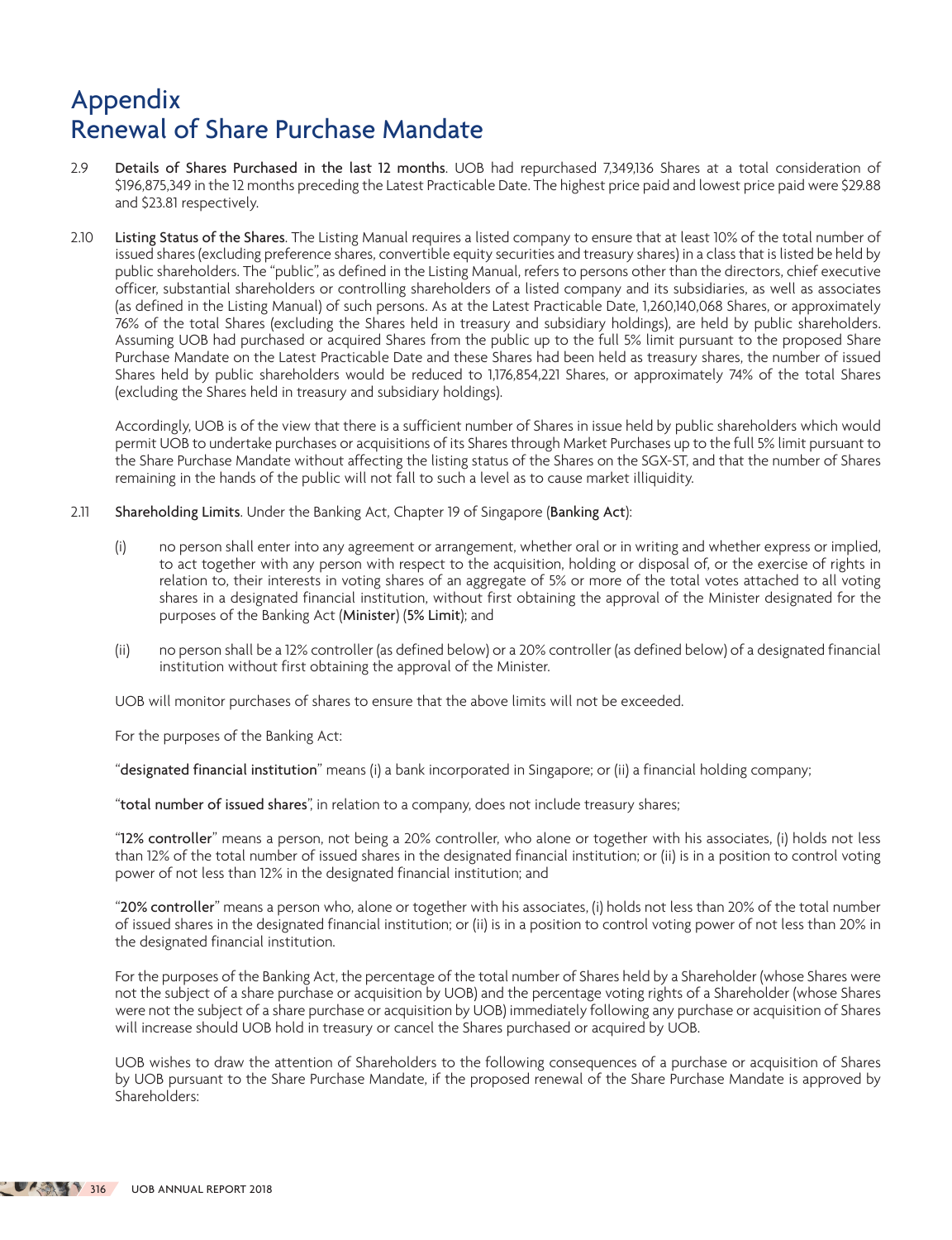# A PURCHASE OR ACQUISITION OF SHARES BY UOB MAY INADVERTENTLY CAUSE THE INTEREST IN THE SHARES OF ANY PERSON TO REACH OR EXCEED THE 5% LIMIT OR CAUSE ANY PERSON TO BECOME A 12% CONTROLLER OR A 20% **CONTROLLER**

Shareholders whose shareholdings are close to the limits set out in the Banking Act are advised to seek the prior approval of the Monetary Authority of Singapore (MAS) to continue to hold, on such terms as may be imposed by the MAS, the number of Shares which they may hold in excess of any of such limits, as a consequence of a purchase or acquisition of Shares by UOB. Shareholders who are in doubt as to the action that they should take should consult their professional advisers at the earliest opportunity.

2.12 Substantial Shareholders' Interests. The interests of the Substantial Shareholders of the Company in the Shares as at the Latest Practicable Date, as recorded in the Register of Substantial Shareholders, were as follows:

|                                     | Shareholdings<br>registered in the<br>name of substantial | Other<br>shareholdings in<br>which substantial<br>shareholders were<br>deemed to have an |               |                       |
|-------------------------------------|-----------------------------------------------------------|------------------------------------------------------------------------------------------|---------------|-----------------------|
|                                     | shareholders                                              | interest                                                                                 |               | <b>Total interest</b> |
| Substantial shareholder             | No. of shares                                             | No. of shares                                                                            | No. of shares | ℅                     |
| Estate of Lien Ying Chow, deceased  | 316,516                                                   | 86,099,912(1)                                                                            | 86,416,428    | 5.19                  |
| Lien Ying Chow Private Limited      |                                                           | 85,999,165(1)                                                                            | 85,999,165    | 5.16                  |
| Wah Hin and Company Private Limited | 85,988,870                                                | $10,295^{(2)}$                                                                           | 85,999,165    | 5.16                  |
| Sandstone Capital Pte. Ltd.         | 10,295                                                    | 85,988,870(3)                                                                            | 85,999,165    | 5.16                  |
| Wee Cho Yaw                         | 21,599,798                                                | 287, 113, 587(4)                                                                         | 308,713,385   | 18.53                 |
| Wee Ee Cheong                       | 3,056,455                                                 | 173,663,415 <sup>(4)</sup>                                                               | 176,719,870   | 10.61                 |
| Wee Ee Chao                         | 160,231                                                   | 137,847,174(4)                                                                           | 138,007,405   | 8.29                  |
| Wee Ee Lim                          | 1,831,903                                                 | 173,266,519(4)                                                                           | 175,098,422   | 10.51                 |
| Wee Investments (Pte) Limited       | 133,278,205                                               | 194,119                                                                                  | 133,472,324   | 8.01                  |

Percentage was calculated based on the total number of issued Shares, excluding treasury shares and subsidiary holdings of the Company.

Notes

(1) Estate of Lien Ying Chow, deceased and Lien Ying Chow Private Limited were each deemed to have an interest in the 85,999,165 Shares in which Wah Hin and Company Private Limited had an interest.

(2) Wah Hin and Company Private Limited was deemed to have an interest in the 10,295 Shares held by Sandstone Capital Pte. Ltd.

(3) Sandstone Capital Pte. Ltd. was deemed to have an interest in the 85,988,870 Shares held by Wah Hin and Company Private Limited.

(4) Wee Cho Yaw, Wee Ee Cheong, Wee Ee Chao and Wee Ee Lim were each deemed to have an interest in Wee Investments (Pte) Limited's total direct and deemed interests of 133,472,324 Shares.

2.13 Take-over Implications. Appendix 2 to the Take-over Code contains the Share Buy-back Guidance Note. The take-over implications arising from any purchase or acquisition by UOB of its Shares are set out below.

# 2.13.1 Obligation to make a Take-over Offer

If, as a result of any purchase or acquisition by UOB of its Shares, a Shareholder's proportionate interest in the voting rights of UOB increases, such increase will be treated as an acquisition for the purposes of the Take-over Code. If such increase results in a Shareholder or group of Shareholders acting in concert acquiring or consolidating effective control of UOB, such Shareholder or group of Shareholders acting in concert could become obliged to make a take-over offer for UOB under Rule 14 of the Take-over Code.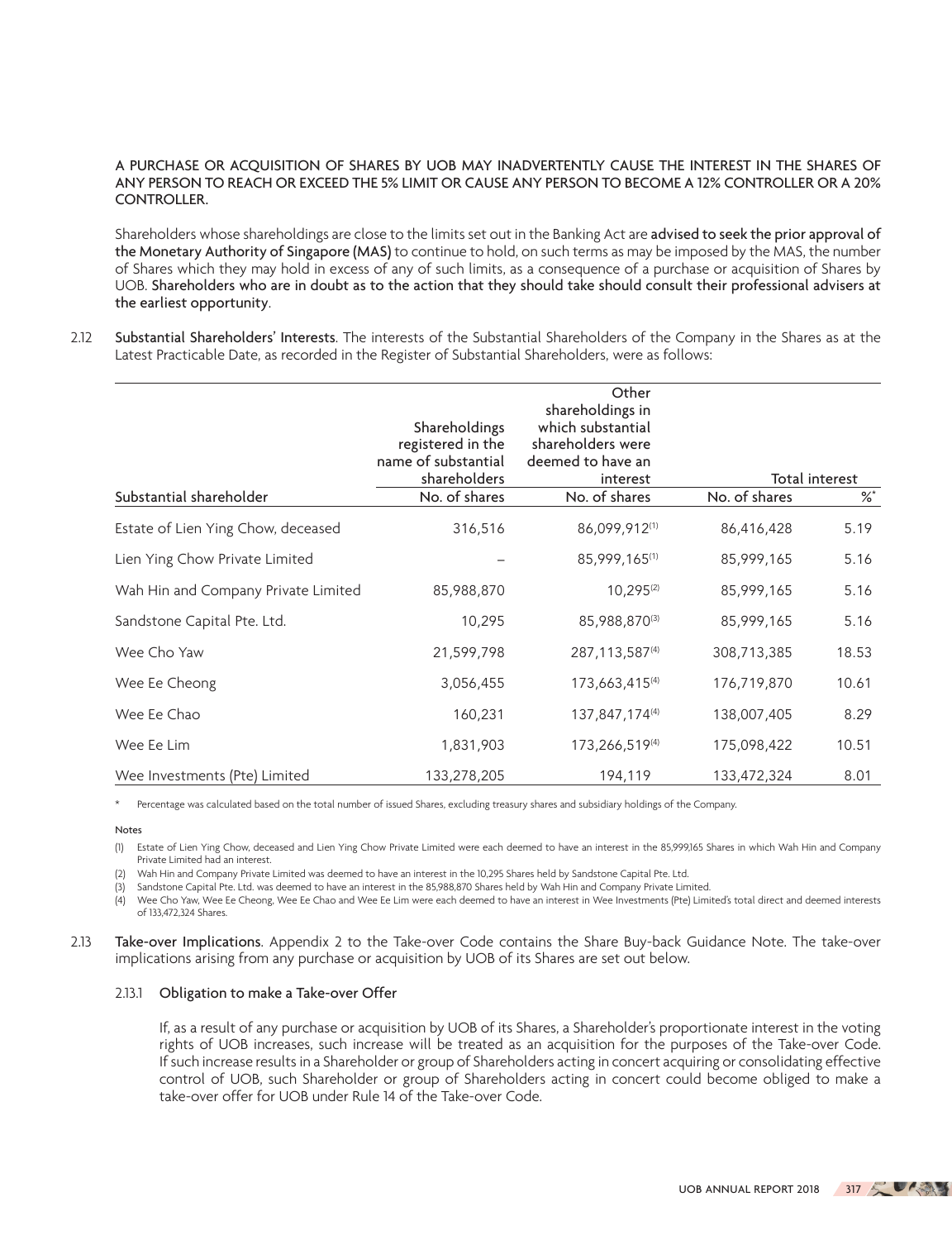# 2.13.2 Persons Acting in Concert

Under the Take-over Code, persons acting in concert comprise individuals or companies who, pursuant to an agreement or understanding (whether formal or informal), co-operate, through the acquisition by any of them of shares in a company to obtain or consolidate effective control of that company.

In addition, the Take-over Code presumes certain persons to be acting in concert with each other unless the contrary is established. For example, the following individuals and companies will be presumed to be acting in concert with each other:

- (i) the following companies:
	- (a) a company;
	- (b) the parent company of (a);
	- (c) the subsidiaries of (a);
	- (d) the fellow subsidiaries of (a);
	- (e) the associated companies of any of (a), (b), (c) or (d);
	- (f) companies whose associated companies include any of (a), (b), (c), (d) or (e); and
	- (g) any person who has provided financial assistance (other than a bank in the ordinary course of business) to any of the above for the purchase of voting rights;
- (ii) a company with any of its directors (together with their close relatives, related trusts as well as companies controlled by any of the directors, their close relatives and related trusts);
- (iii) a company with any of its pension funds and employee share schemes;
- (iv) a person with any investment company, unit trust or other fund whose investment such person manages on a discretionary basis, but only in respect of the investment account which such person manages;
- (v) a financial or other professional adviser, including a stockbroker, with its client in respect of the shareholdings of the adviser and the persons controlling, controlled by or under the same control as the adviser; and
- (vi) directors of a company, together with their close relatives, related trusts and companies controlled by any of them, which is subject to an offer or where they have reason to believe a bona fide offer for their company may be imminent;
- (vii) partners; and
- (viii) an individual, his close relatives, his related trusts, and any person who is accustomed to act in accordance with his instructions, companies controlled by any of the aforesaid, and any person who has provided financial assistance (other than a bank in the ordinary course of business) to any of the above for the purchase of voting rights.